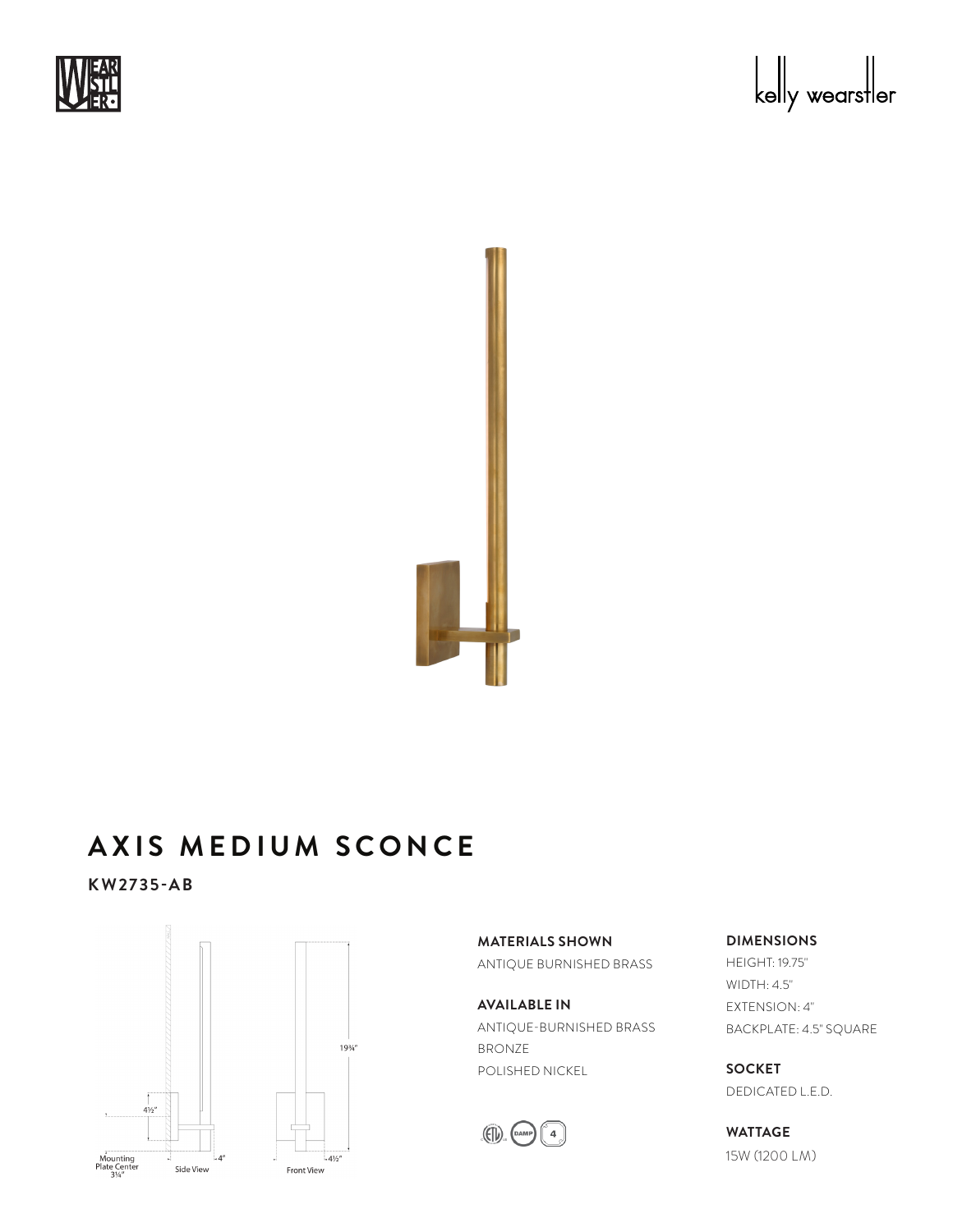





## **AXIS MEDIUM SCONCE** A YIC AA no.<br>.

**KW2735-BZ**



**MATERIALS SHOWN** ANTIQUE BURNISHED BRASS

**AVAILABLE IN** ANTIQUE-BURNISHED BRASS BRONZE POLISHED NICKEL



**DIMENSIONS**

HEIGHT: 19.75" WIDTH: 4.5" EXTENSION: 4" BACKPLATE: 4.5" SQUARE

**SOCKET** DEDICATED L.E.D.

**WATTAGE** 15W (1200 LM)